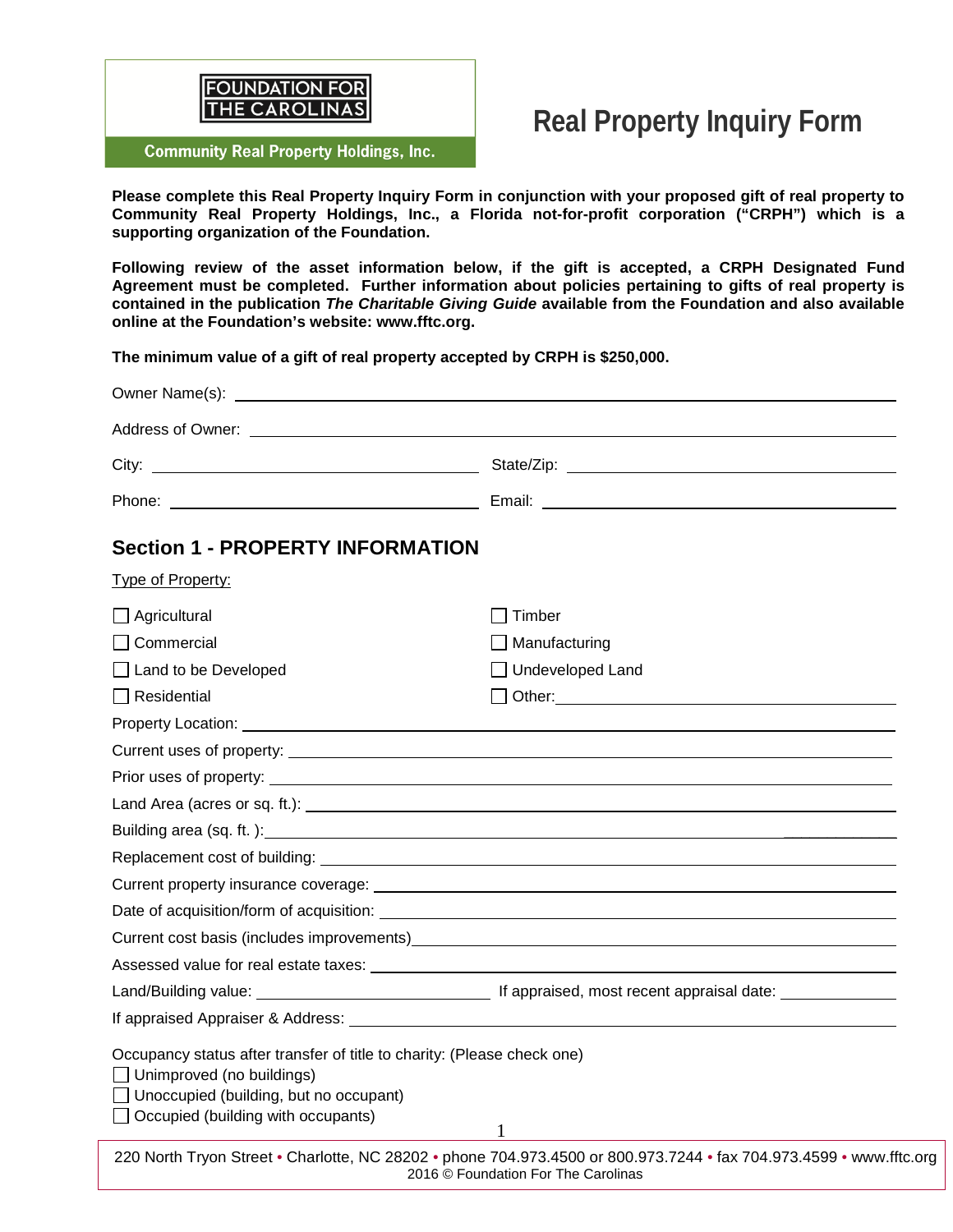|                                                                                                                               | Is the Property subject to a mortgage or otherwise encumbered? $\Box$ yes $\Box$ no If yes, describe and discuss the issue                                                                                                            |  |  |  |  |  |
|-------------------------------------------------------------------------------------------------------------------------------|---------------------------------------------------------------------------------------------------------------------------------------------------------------------------------------------------------------------------------------|--|--|--|--|--|
|                                                                                                                               |                                                                                                                                                                                                                                       |  |  |  |  |  |
|                                                                                                                               | Is there a deadline for completing this gift? $\Box$ yes $\Box$ no If yes, deadline date: $\Box$                                                                                                                                      |  |  |  |  |  |
|                                                                                                                               |                                                                                                                                                                                                                                       |  |  |  |  |  |
|                                                                                                                               | Is there a current binding obligation to sell this asset? $\Box$ yes $\Box$ no If yes, describe:                                                                                                                                      |  |  |  |  |  |
|                                                                                                                               | Is the Property currently listed for sale? $\Box$ yes $\Box$ no If the Property is currently listed for sale (or if you have a<br>recommendation for an agent), please provide the name and contact information of the listing agent: |  |  |  |  |  |
|                                                                                                                               |                                                                                                                                                                                                                                       |  |  |  |  |  |
|                                                                                                                               | Phone: Phone: Phone: Phone: Phone: Phone: Phone: Phone: Phone: Phone: Phone: Phone: Phone: Phone: Phone: Phone: Phone: Phone: Phone: Phone: Phone: Phone: Phone: Phone: Phone: Phone: Phone: Phone: Phone: Phone: Phone: Phone        |  |  |  |  |  |
| <b>Section 2 - PROPERTY ALLOWANCES/RESTRICTIONS</b><br>Check any of the following apply. If so, explain in the notes section. |                                                                                                                                                                                                                                       |  |  |  |  |  |
| $\Box$ Zoning variances or special permits                                                                                    | $\Box$ Zoning violations                                                                                                                                                                                                              |  |  |  |  |  |
| Restrictions/Covenants/Easements/HOA/                                                                                         |                                                                                                                                                                                                                                       |  |  |  |  |  |
| <b>Condominium Declarations</b>                                                                                               | $\Box$ Survey                                                                                                                                                                                                                         |  |  |  |  |  |
| $\Box$ Historic Status                                                                                                        |                                                                                                                                                                                                                                       |  |  |  |  |  |
| <b>Section 3 - CONDITION OF BUILDING</b>                                                                                      |                                                                                                                                                                                                                                       |  |  |  |  |  |
|                                                                                                                               | Check if there are existing conditions or potential problems with any of the following. If so, explain in notes section.                                                                                                              |  |  |  |  |  |
| <b>BUILDING STRUCTURE</b>                                                                                                     |                                                                                                                                                                                                                                       |  |  |  |  |  |
| Foundations/slab                                                                                                              | General structural                                                                                                                                                                                                                    |  |  |  |  |  |
| Basement water/dampness/sump pump                                                                                             | Termites/ants/pests                                                                                                                                                                                                                   |  |  |  |  |  |
| $\sqcap$ Roof                                                                                                                 | Swimming pool                                                                                                                                                                                                                         |  |  |  |  |  |
| <b>BUILDING SYSTEMS</b>                                                                                                       |                                                                                                                                                                                                                                       |  |  |  |  |  |
| $\Box$ Plumbing                                                                                                               | Electrical                                                                                                                                                                                                                            |  |  |  |  |  |
| $\Box$ Air conditioning                                                                                                       | Hot water                                                                                                                                                                                                                             |  |  |  |  |  |
| $\Box$ Water supply                                                                                                           | Other fixtures                                                                                                                                                                                                                        |  |  |  |  |  |
| $\Box$ Sewage: type                                                                                                           | Heating                                                                                                                                                                                                                               |  |  |  |  |  |
| Section 4 - RENTAL/CONDOMINIUM/COOPERATIVE                                                                                    |                                                                                                                                                                                                                                       |  |  |  |  |  |
| Check if any of the following apply. If so, explain in the notes section.                                                     |                                                                                                                                                                                                                                       |  |  |  |  |  |
| ∏ Lease                                                                                                                       | <b>Rental arrears</b>                                                                                                                                                                                                                 |  |  |  |  |  |
| Security deposit                                                                                                              | Common area fees arrears                                                                                                                                                                                                              |  |  |  |  |  |
| $\Box$ Building or sanitary code violations                                                                                   | <b>Financial statements</b>                                                                                                                                                                                                           |  |  |  |  |  |
|                                                                                                                               | 2                                                                                                                                                                                                                                     |  |  |  |  |  |

220 North Tryon Street • Charlotte, NC 28202 • phone 704.973.4500 or 800.973.7244 • fax 704.973.4599 • www.fftc.org 2016 © Foundation For The Carolinas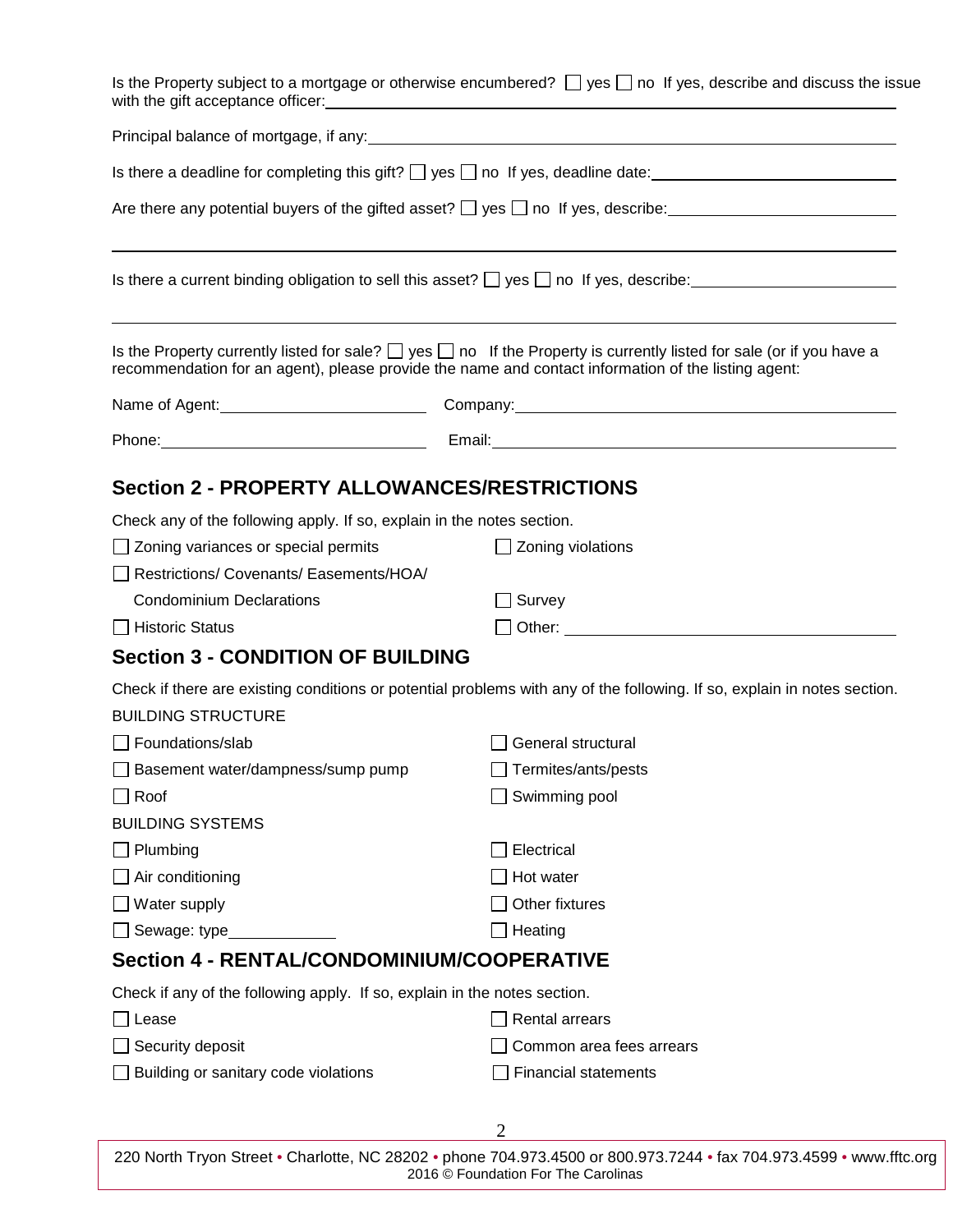## **Section 5 - ENVIRONMENTAL**

#### **A. HISTORY OF PROPERTY**

Are you aware of any environmentally sensitive situations on the Property (including but not limited to asbestos, formaldehyde, radon gas, methane gas, lead base paint)?  $\Box$  yes  $\Box$  no. If yes, please describe:

| Has the Property been used for industrial, commercial, agricultural, manufacturing, waste disposal or any |  |
|-----------------------------------------------------------------------------------------------------------|--|
| other non-residential purposes? $\Box$ yes $\Box$ no. If yes, please describe:                            |  |

**In order to protect the Foundation from potential liability for environmental conditions, a Phase 1 or comparable environmental analysis may be requested unless one has already been obtained within a reasonable time of the gift of Property**. **The donor must bear the cost of any such environmental analysis.** Has an environmental analysis been conducted on the property?  $\Box$  yes  $\Box$  no. If so, please provide date and provide a copy of the report:

#### **B. CONDITION OF PROPERTY**

Check if any of the following apply. If so, explain in the notes section.

| □ Stressed or denuded vegetation or unusual barren areas □ Evidence of oil or other chemicals in soil |                                                                 |
|-------------------------------------------------------------------------------------------------------|-----------------------------------------------------------------|
| Discoloration, oil sheens, or foul/unusual odors                                                      | $\Box$ Evidence of PCBs (electrical transformers, capacitators) |
| $\Box$ Dump site                                                                                      | $\Box$ Used for industrial purposes                             |
| Tire/battery/chemical storage or disposal                                                             | $\Box$ Evidence of toxic air emissions                          |
| □ Storage drums                                                                                       | Evidence of flood plains, wetlands or drainage                  |

 $\Box$  Evidence of endangered plants or wildlife

- $\Box$  Storage drums
- $\Box$  Above or underground storage tanks; vent/filler pipes
- $\Box$  Other (please describe):

#### **C. ADJACENT PROPERTIES**

Check if any of the following apply. If so, explain in the notes section.

 $\Box$  To the best of your knowledge, do any of the conditions or situations described in (A) or (B) of this Section 5 apply to

properties adjacent to the Property?  $\Box$  yes  $\Box$  no. If yes, please set out those conditions in the Notes section below\*\*

### **Section 6 - PROPERTY EXPENSE BUDGET**

To hold this property as a Foundation asset, the following income and expenses are anticipated:

| A. Income          |            | Period (Annual, Monthly or N/A) |
|--------------------|------------|---------------------------------|
|                    |            |                                 |
|                    |            |                                 |
| <b>B.</b> Expenses |            |                                 |
|                    |            |                                 |
|                    |            |                                 |
| 2 <sub>1</sub>     | Utilities: |                                 |
|                    |            |                                 |
|                    |            |                                 |
|                    |            |                                 |
|                    |            |                                 |
|                    | 3          |                                 |

220 North Tryon Street • Charlotte, NC 28202 • phone 704.973.4500 or 800.973.7244 • fax 704.973.4599 • www.fftc.org 2016 © Foundation For The Carolinas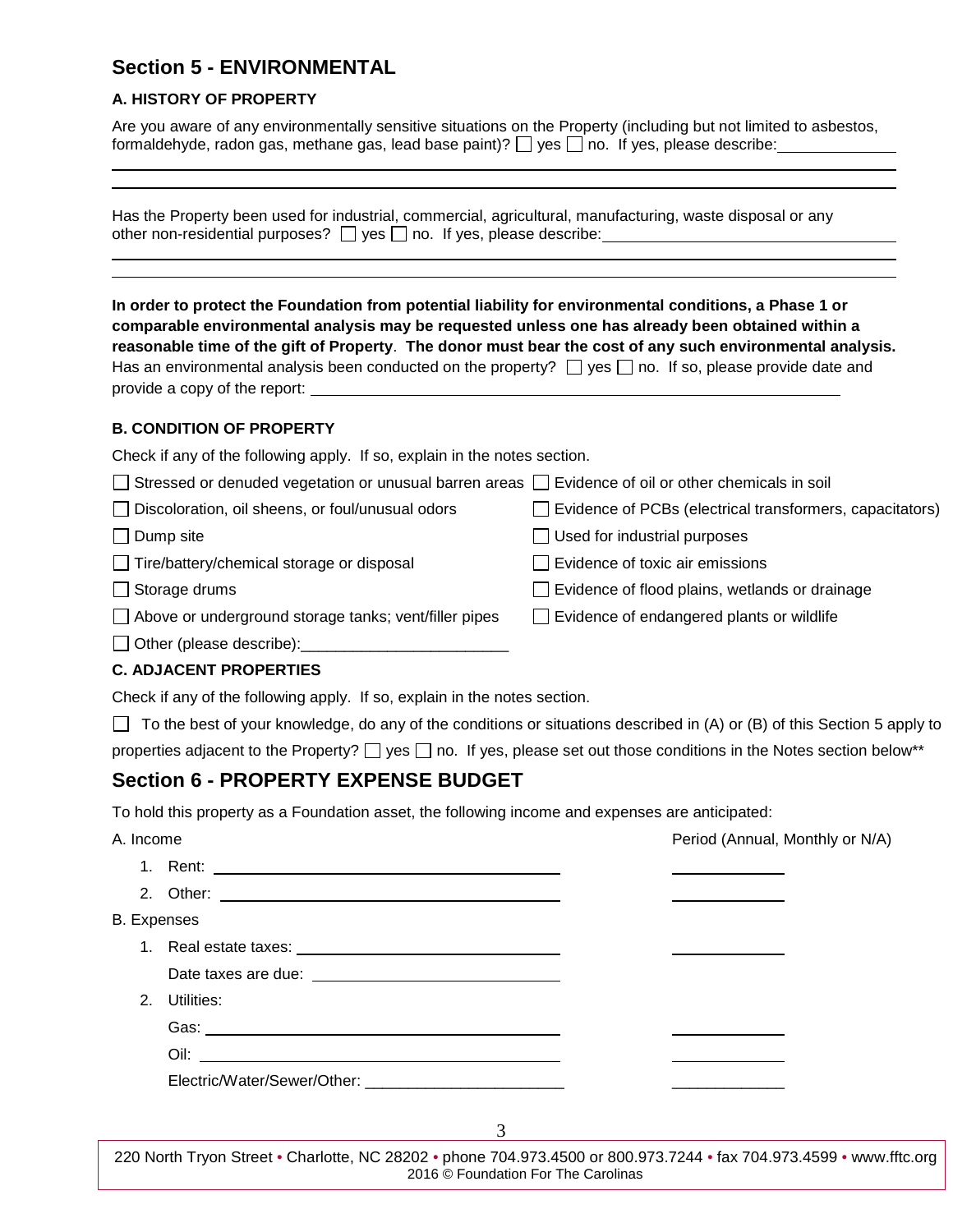#### C. Services

| 1.          | Caretaker/ Property manager/landscaping: ___________                                                                                                                                                                           |  |
|-------------|--------------------------------------------------------------------------------------------------------------------------------------------------------------------------------------------------------------------------------|--|
| 2.          | Heating/cooling service contract/snow removal:<br>the control of the control of the control of                                                                                                                                 |  |
| 3.          | Pool service: New York Contract Contract Contract Contract Contract Contract Contract Contract Contract Contract Contract Contract Contract Contract Contract Contract Contract Contract Contract Contract Contract Contract C |  |
| 4.          | Common area charge (condominium): _______________                                                                                                                                                                              |  |
|             |                                                                                                                                                                                                                                |  |
|             |                                                                                                                                                                                                                                |  |
|             |                                                                                                                                                                                                                                |  |
|             |                                                                                                                                                                                                                                |  |
|             | * Cost of insurance should be verified with insurance agent and should take into account any change in cost                                                                                                                    |  |
|             | which may occur as a result of change of ownership or status of Property (e.g., from occupied to unoccupied).                                                                                                                  |  |
|             |                                                                                                                                                                                                                                |  |
|             | <b>TOTAL EXPENSES:</b><br><u> 1989 - Johann Harry Harry Harry Harry Harry Harry Harry Harry Harry Harry Harry Harry Harry Harry Harry Harry</u>                                                                                |  |
|             |                                                                                                                                                                                                                                |  |
|             | Section 7 - OTHER INFORMATION AND DOCUMENTATION - Please provide us with                                                                                                                                                       |  |
|             | copies of the following documents related to the Property, if applicable:                                                                                                                                                      |  |
| $\Box$ Deed |                                                                                                                                                                                                                                |  |
|             | $\Box$ Appraisal (within 60 days of expected gift date)                                                                                                                                                                        |  |
|             | $\Box$ Any environmental analysis already completed                                                                                                                                                                            |  |
|             |                                                                                                                                                                                                                                |  |

- $\Box$  A preliminary title insurance report
- A summary of current insurance coverage for the Property
- $\Box$  Survey
- $\Box$  Plat/map
- $\Box$  Most recent property tax bill
- Each promissory note, deed of trust, mortgage or other liens on the property
- Photo of Property
- □ Restricted Covenants/special uses/easements/permits (if any)
- Homeowners' Association bylaws, covenants or restrictions
- Each lease or other contract affecting the Property
- $\Box$  Property is income producing, the profit and loss statements for the two most recent years, if available
- $\Box$  Any special conditions (i.e. historic appearance commission regulations, etc.)
- □ A completed Designated Fund Agreement
- Any completed Gift Fund Agreement identified in the Designated Fund Agreement.